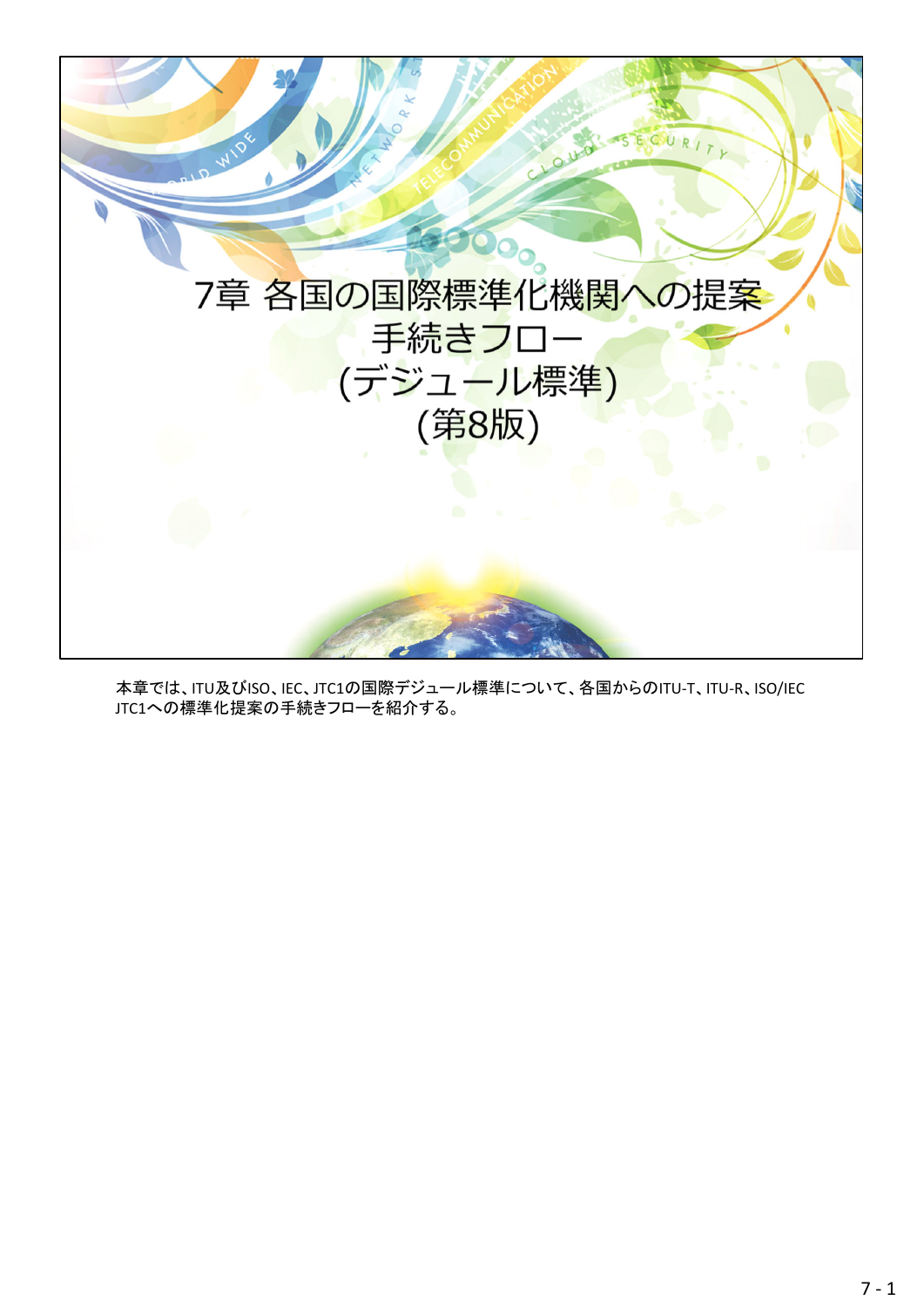## 目次 7‐1 デジュール標準化機関 7‐1‐1 ITU 7‐1‐2 ISO、IEC、ISO/IEC JTC1 7‐2 各国の国際標準化手続きフロー (デジュール 標準) 7‐2‐1 日本 7‐2‐2 中国 7‐2‐3 韓国 7‐2‐4 米国 7‐2‐5 フランス 7‐2‐6 ドイツ **7** 各国の国際標準化機関への提案手続きフロー

各国の標準化手続きフローの目次構成を示す。

最初にデジュール標準化機関であるITU及びISO、IEC、ISO/IEC JTC1への概要について説明する。 次に各国のITU及びISO/IEC JTC1への標準化手続きフローについて、日本、中国、韓国、米国、フラン ス、ドイツについて紹介します。

 $7 - 2$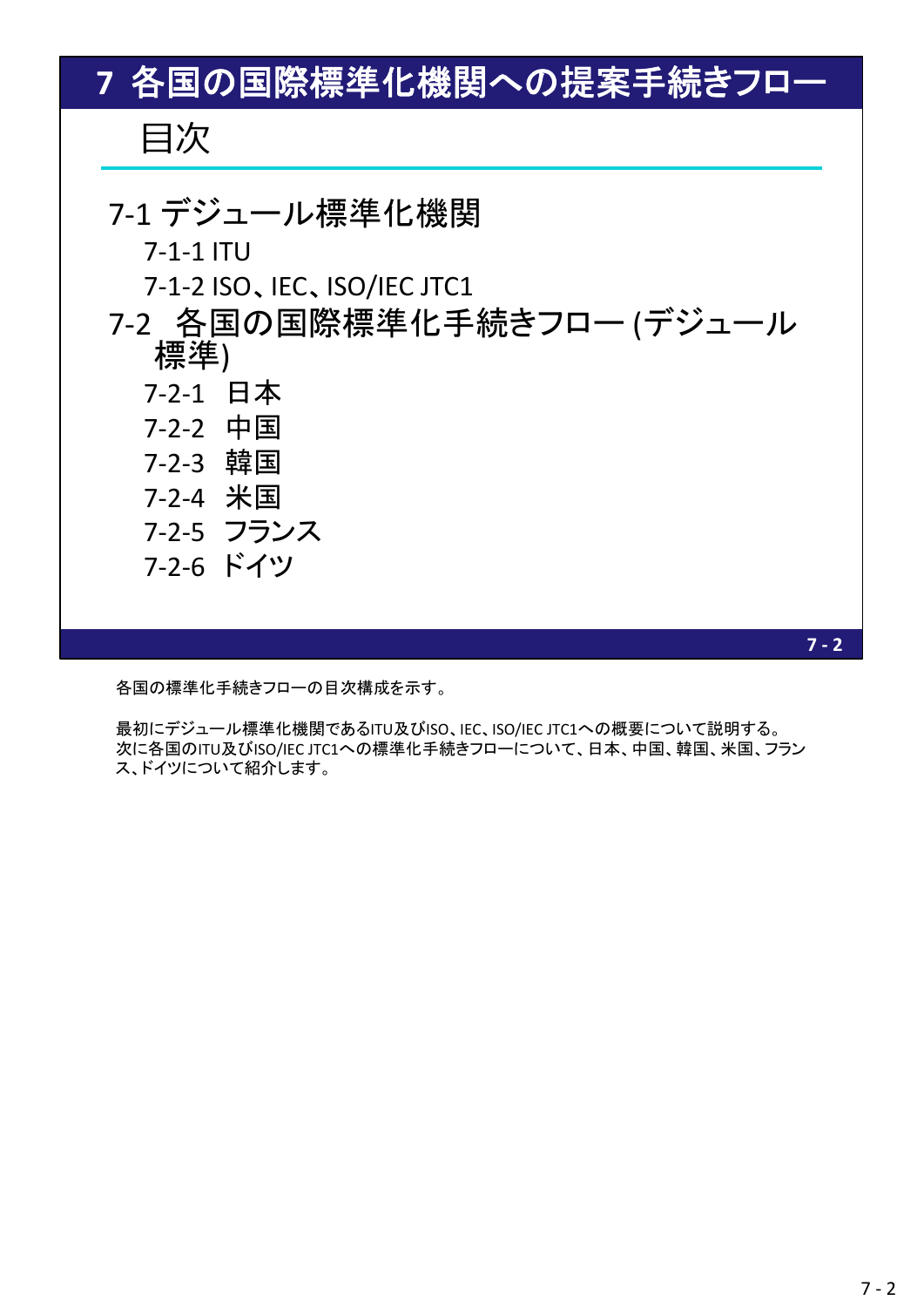## **7‐1** デジュール標準化機関

## 7-1-1 ITU

- ITUは、国際連合 (UN) の専門機関の一つで、周波数監理・衛星軌道 割当てと無線通信の国際標準化を行う無線通信部門 (ITU‐R) 、有線 通信、ネットワーク及び電気通信サービスの国際標準化を行う電気通 信標準化部門 (ITU‐T) 、電気通信サービスの世界的普及を目的として 途上国支援を行う電気通信開発部門 (ITU‐D) の3部門からなる。
- 企業、大学、研究機関も標準化会議へセクタメンバやアソシエートメン バとして参加・提案できるが、UNの機関であり、最終決定の投票はメ ンバステート (国 (主管庁)) 単位である。従って、各ITU構成国の各国 内にはITUへの提案や最終判断するための手続きなどがある。
- ITUの全権委員会議 (PP) の決議58等において地域でのシナジー効果 や地域の開発を促進するため、各地域組織の形成が決議されており、 6つの地域グループがあり、ITU、ITU‐R, T, D等の全体会議において各 地域単位で共同提案等が行われる。

国際電気通信連合:**ITU** (International Telecommunication Union) の詳細は、標準化教育テキストの 2‐1‐1を参照のこと。

電気通信標準化部門:**ITU‐T** (ITU‐Telecommunication Standardization Sector) の詳細は、標準化教 育テキストの2‐1‐1‐1を参照のこと。

無線通信部門:**ITU‐R** (ITU‐Radiocommunication Sector) の詳細は、標準化教育テキストの2‐1‐1‐2を 参照のこと。

電気通信開発部門:**ITU‐D** (ITU‐Development Sector) の詳細は、標準化教育テキストの2‐1‐1‐3を参 照のこと。

**PP** (Plenipotentiary Conference) 全権委員会議

## 地域グループ

- **APT** (Asia‐Pacific Telecommunity)
- アジア・太平洋電気通信共同体 (アジア地域、アジア・太平洋地域:38カ国) • **CEPT** (European Conference of Postal and Telecommunications Administrations)
	- 欧州郵便通信主管庁会議 (欧州、ヨーロッパ地域:48カ国)
- **CITEL** (Inter‐American Telecommunications Commission) インターアメリカ電気通信委員会 (米州、南北アメリカ地域:35カ国)
- **ATU** (African Telecommunications Union)
	- アフリカ電気通信連合 (アフリカ地域、アフリカ諸国:46カ国)
- **LAS** (League of Arab States)
	- アラブ電気通信連合 (アラブ地域、アラブ諸国:21カ国)
- **RCC** (Regional Commonwealth in the field of Communications) 電気通信地域連邦 (ロシアを中心とした旧ソ連の組織、ロシア地域:12カ国) (CIS (Commonwealth of Independent States) (独立国家共同体))と表記する場合もありま す。)

**7 ‐ 3**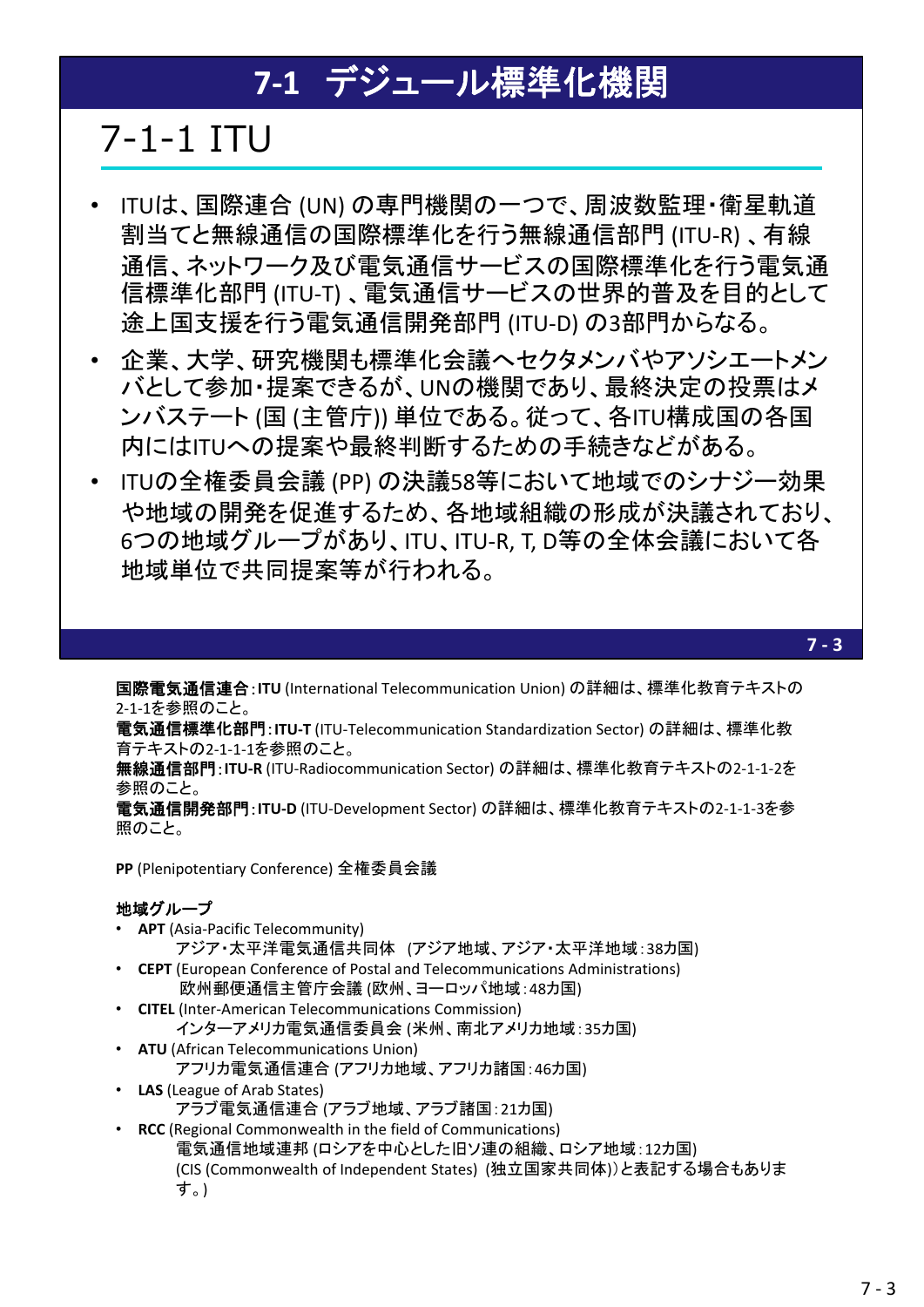## **7‐1** デジュール標準化機関

## 7-1-2 ISO、IEC、ISO/IEC JTC1

- ISOは、工業分野 (電気・電子、電気通信分野を除く) の国際標準を策定する機関である。
- IECは、電気・電子分野の国際標準を策定する機関で ある。
- ISO/IEC JTC1は、ISOとIECが合同して、情報技術分野の 国際標準を策定する組織である。 (注 : ISO/IEC JTC1は以下は、JTC1と記載する。)
- ISO、IEC、JTC1への各国からの参加は1機関のみしか できないことになっており、各参加国は1つの機関を 登録し、各国の参加者はその機関の一員として標準 化会議に参加する。ISO、IEC、JTC1には、標準化技術 領域毎にTC (Technical Committee) やSC (subCommittee) が構成されている。

国際標準化機構:**ISO** (International Organization for Standardization) の詳細は、標準化教育テキス トの2‐1‐2を参照のこと。

国際電気標準会議:**IEC** (International Electrotechnical Commission) の詳細は、標準化教育テキスト の2‐1‐3を参照のこと。

第一合同技術委員会:**ISO/IEC JTC1** (ISO/IEC Joint Technical Committee 1) の詳細は、標準化教育テ キストの2‐1‐4を参照のこと。

欧州には、CEN, CENELECがあり、ISO, IECへはCEN, CENELECからの提案もある。

欧州標準化委員会:**CEN** (Comité Européen de Normalisation (仏語), European Committee for Standardization (英語))

欧州地域の地域標準化機関(電気と通信以外の標準)。

1991年にISOとCENの間で規格開発における相互の技術協力のウィーン協定 (ISO/CEN技術 協力協定) を締結している。

この協定により、CENはISOへ国際規格 (ISO) 原案の作成が認められている。

欧州電気標準化委員会:**CENELEC** (Comité Européen de Normalisation Electrotechnique (仏語), European Committee for Electrotechnical Standardization (英語))

欧州地域の電気分野の地域標準化機関。

IECとCENELECは新業務及び並行投票の共同立案に関するルガノ協定 (第一次IEC/CENELEC 協力協定) を1991年に締結し、1996年にドレスデン協定として改定されている。 この協定によりCENELECはIECへ新規規格の提案と開発の発案が認められている。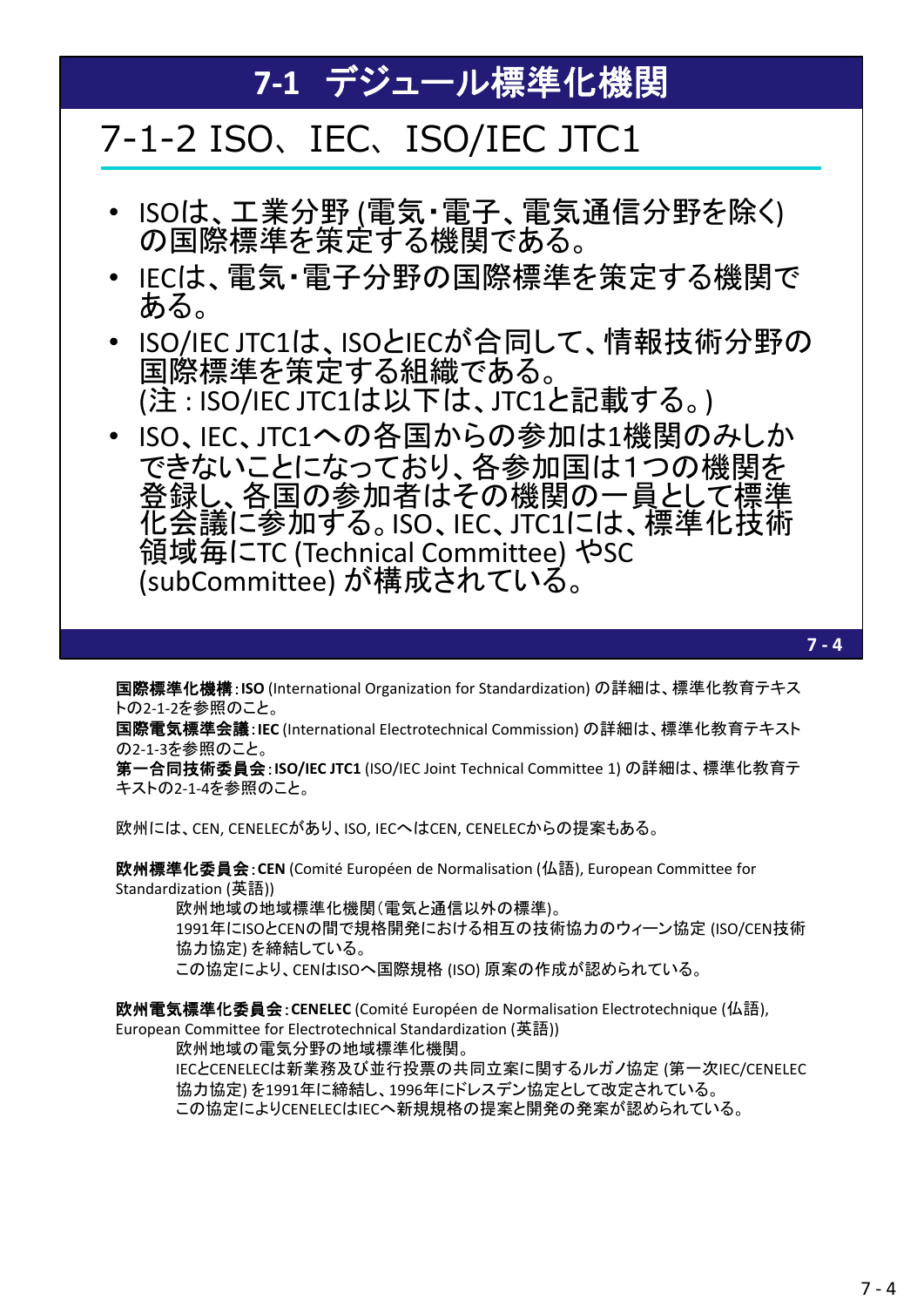**7‐2** 各国の国際標準化手続きフロー **(**デジュール標準**)**

## 7-2-1 ⽇本 (ITUへの提案 (1/2))

- 日本ではITUは総務省が担当。
- 総務省の情報通信審議会傘下のITU部会の各 委員会でITU-T, ITU-Rへの日本寄書などの審 議を実施。
- また、標準化団体のTTC (ITU-T対応)、ARIB (ITU-<br>R対応)、JCTEA (ITU-T SG9) においてITU-Tメンバ のキャリア、ベンダ等でITUへの提案内容の検討 及びITU標準の国内標準化作業を実施。
- 日本のITUへの標準化フローは次ページを参照。

総務省Webサイト 情報通信技術の標準化ホームページ https://www.soumu.go.jp/main\_sosiki/joho\_tsusin/hyojun/index.html

総務省Webサイトの情報通信審議会のページ https://www.soumu.go.jp/main\_sosiki/joho\_tsusin/policyreports/joho\_tsusin/index.html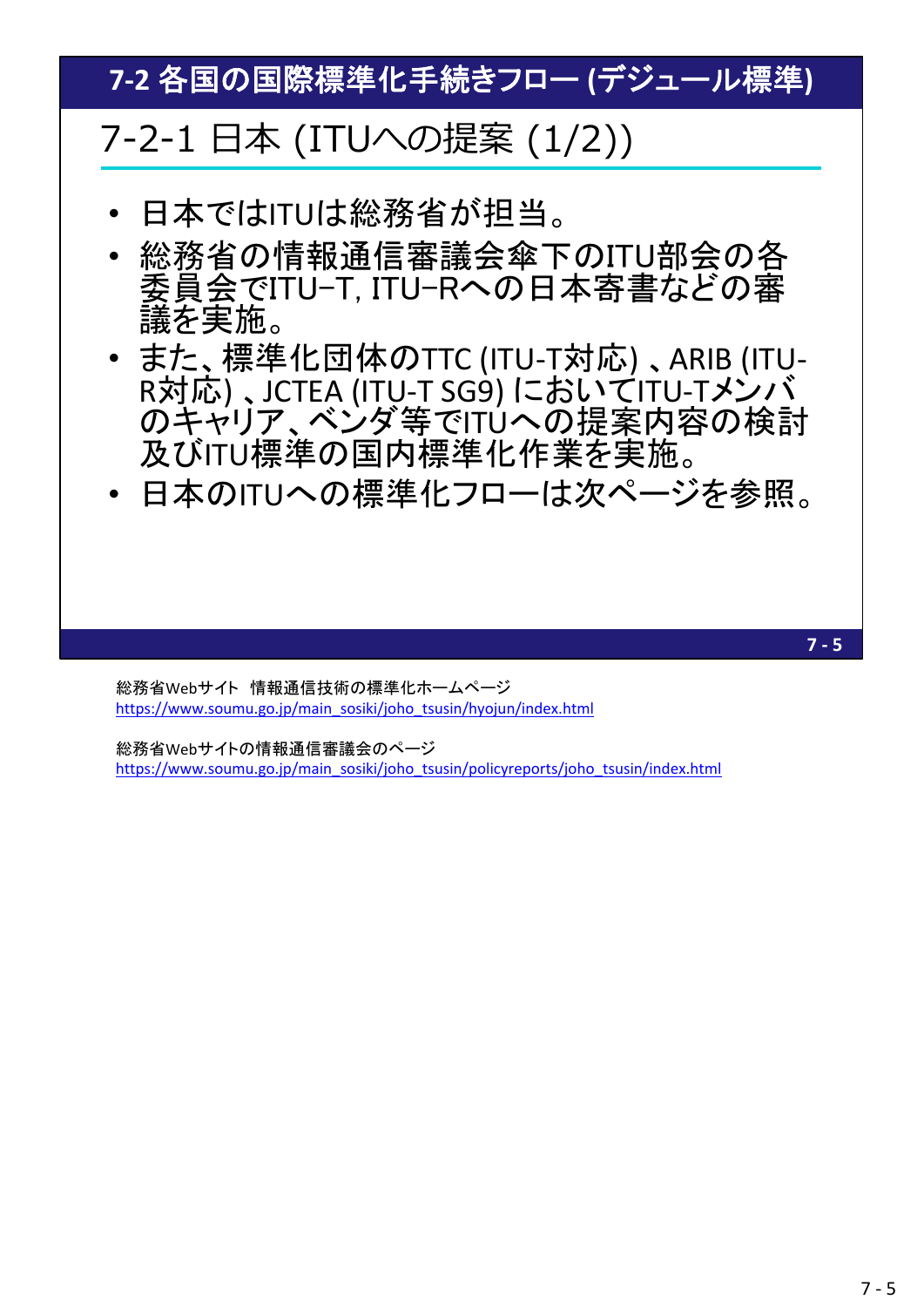**7‐2** 各国の国際標準化手続きフロー **(**デジュール標準**)**

# 7-2-1 ⽇本 (ITUへの提案 (2/2))



## 国際

**ITU‐T**:International Telecommunication Union ‐ Telecommunication Standardization Sector **ITU‐R**:International Telecommunication Union ‐ Radiocommunication Sector

## 地域 **(**アジア**)**

アジア・太平洋電気通信共同体:**APT** (Asia‐Pacific Telecommunity) アジア・太平洋電気通信標準化機関:**ASTAP** (Asia‐Pacific Telecommunity (APT) Standardization Program) アジア・太平洋電気通信共同体無線グループ:**AWG** (Asia‐Pacific Telecommunity (APT)

Wireless Group)

## 日本国内

総務省:**MIC** (Ministry of Internal Affairs and Communications) 情報通信審議会:**ICC** (The Information and Communication Council of MIC) 情報通信技術委員会:**TTC** (Telecommunication Technology Committee) 電波産業会:**ARIB** (Association of Radio Industries and Businesses) 日本**CATV**技術協会:**JCTEA** (Japan Cable Television Engineering Association) **HATS**推進会議:**HATS conference** (Harmonization of Advanced Telecommunication Systems conference)

電気通信端末機器審査協会:**JATE** (Japan Approvals Institute for Telecommunications Equipment)

テレコムエンジニアリングセンター:**TELEC** (Telecom Engineering Center)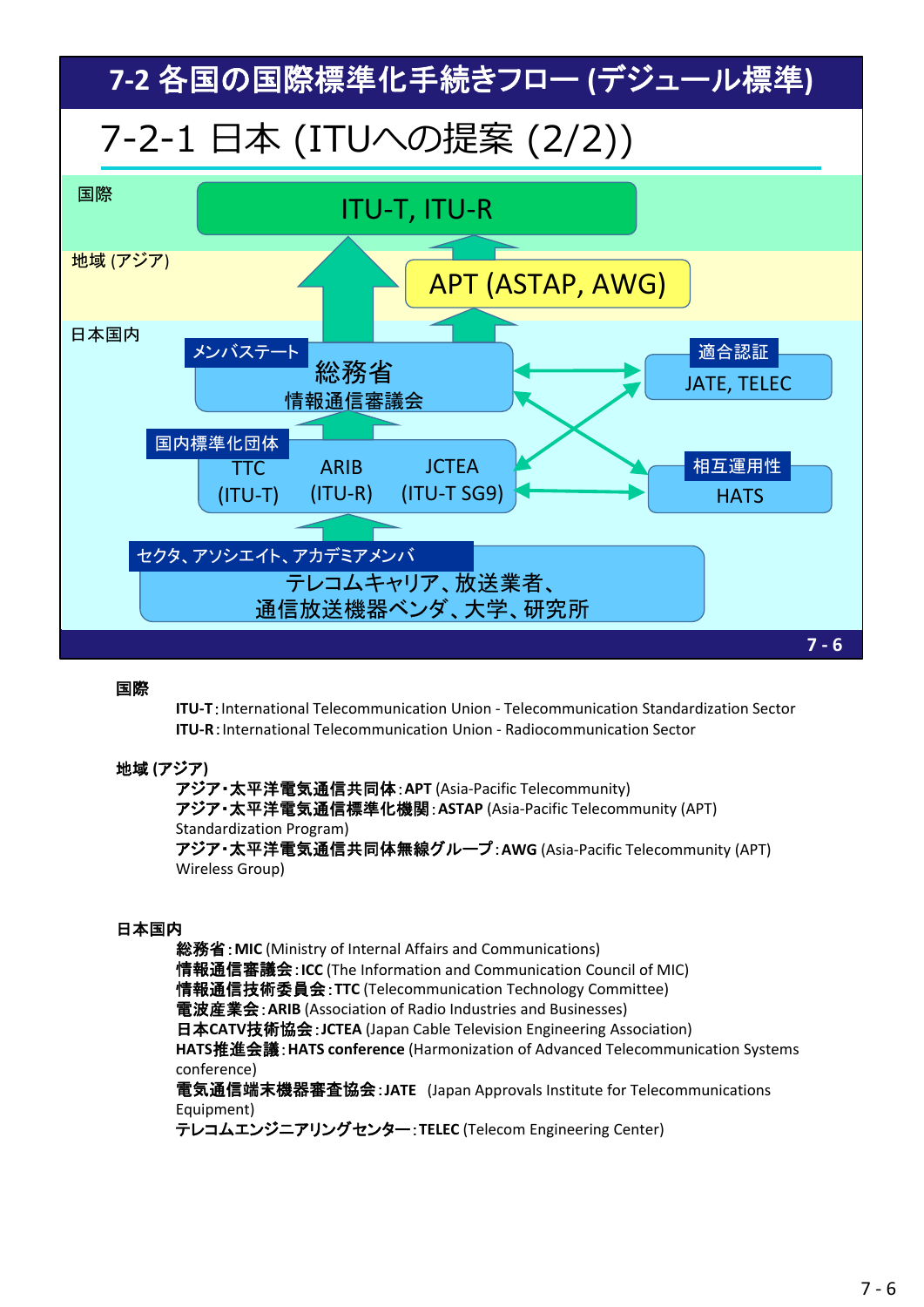**7‐2** 各国の国際標準化手続きフロー **(**デジュール標準**)**

# 7-2-1 ⽇本 (JTC1への提案 (1/2))

- 日本ではISO、IEC、JTC1は経済産業省が担当。
- 経産省の審議会であるJISCがISO、IEC、ISO/IEC JTC1の 日本の参加機関として登録。
- ISO、IEC、ISO/IEC JTC1のTC、SCの各技術項目毎に日 本国内の審議委員会を設置。 (関連する工業会や学会に審議委員会が設置。)
- 優れた新技術の提案には、従来の業界団体を通じた コンセンサス形成を経ずに迅速な国際標準提案やJI S化が可能な"新市場創造型標準化制度"が2014年 に創設。
- 日本のJTC1への標準化フローは次ページを参照。

**7 ‐ 7**

経済産業省Webサイト 標準化・認証のページ https://www.meti.go.jp/policy/economy/hyojun‐ kijun/index.html

JISC (Japanese Industrial Standards Committee:日本工業標準調査会) https://www.jisc.go.jp/

新市場創造型標準化制度 (経済産業省の下記のURLを参照) https://www.meti.go.jp/policy/economy/hyojun‐kijun/katsuyo/shinshijo/index.html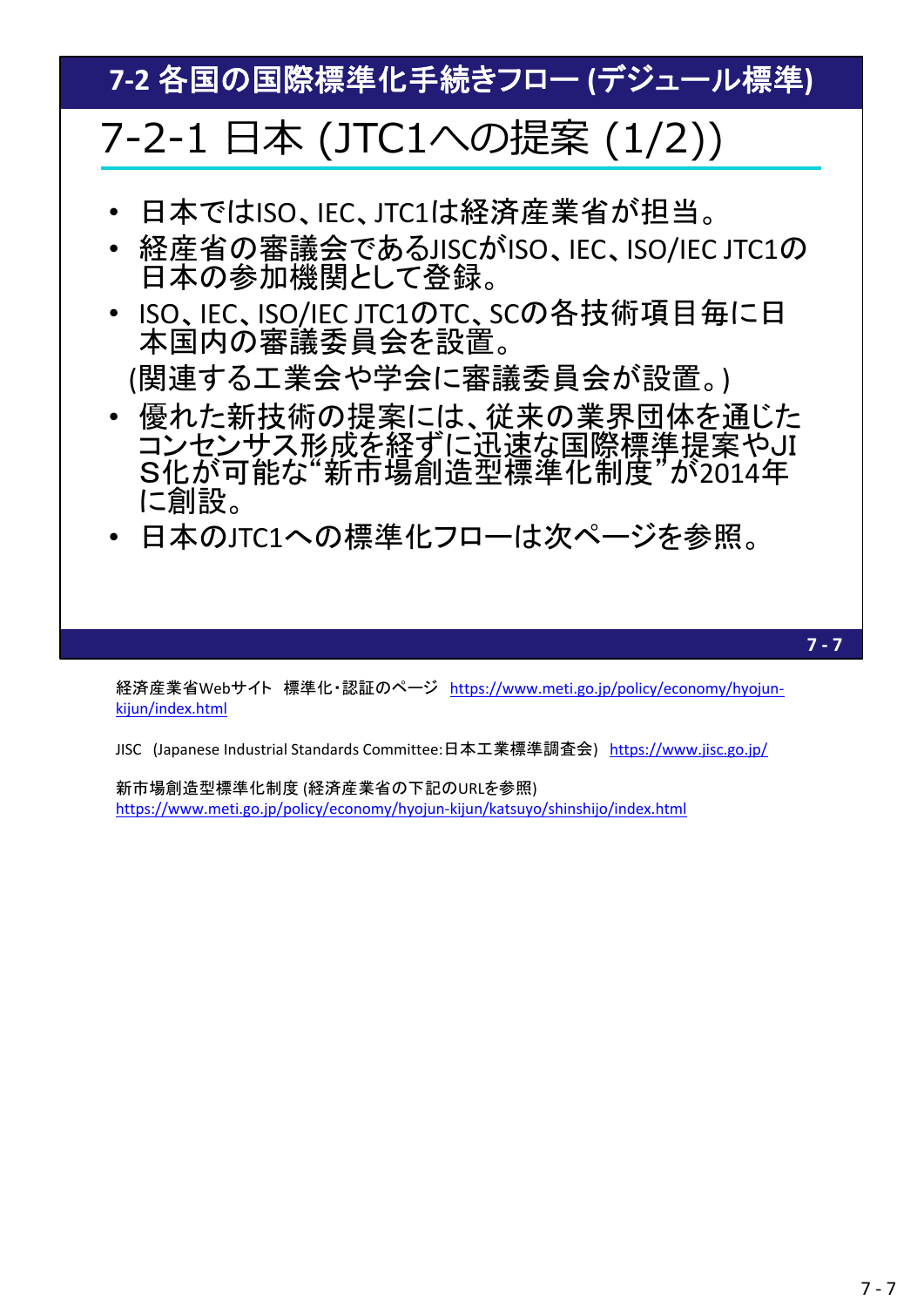

**ISO**:International Organization for Standardization **IEC**: International Electrotechnical Commission **JTC1**:Joint Technical Committee 1

## 日本国内

経済産業省:**METI** (Ministry of Economy, Trade and Industry)

産業技術環境局基準認証ユニット (Industrial Science and Technology Policy and Environment Bureau, Technical Regulations, Standards and Conformity Assessment Unit )

日本工業標準調査会:**JISC** (Japanese Industrial Standards Committee) 日本規格協会:**JSA** (Japanese Standards Association)

**ISO/IEC JTC1**国内審議委員会 (Mirror Committee) **ISO/IEC JTC1 SC27** (セキュリティ技術:IT Security techniques) → 情報処理学会:**IPSJ** (Information Processing Society of Japan) **ISO/IEC JTC1 SC29** (音声、画像、マルチメディア、ハイパーメディア情報符号化:Coding of audio, picture, multimedia and hypermedia information ) → 情報処理学会:**IPSJ** (Information Processing Society of Japan)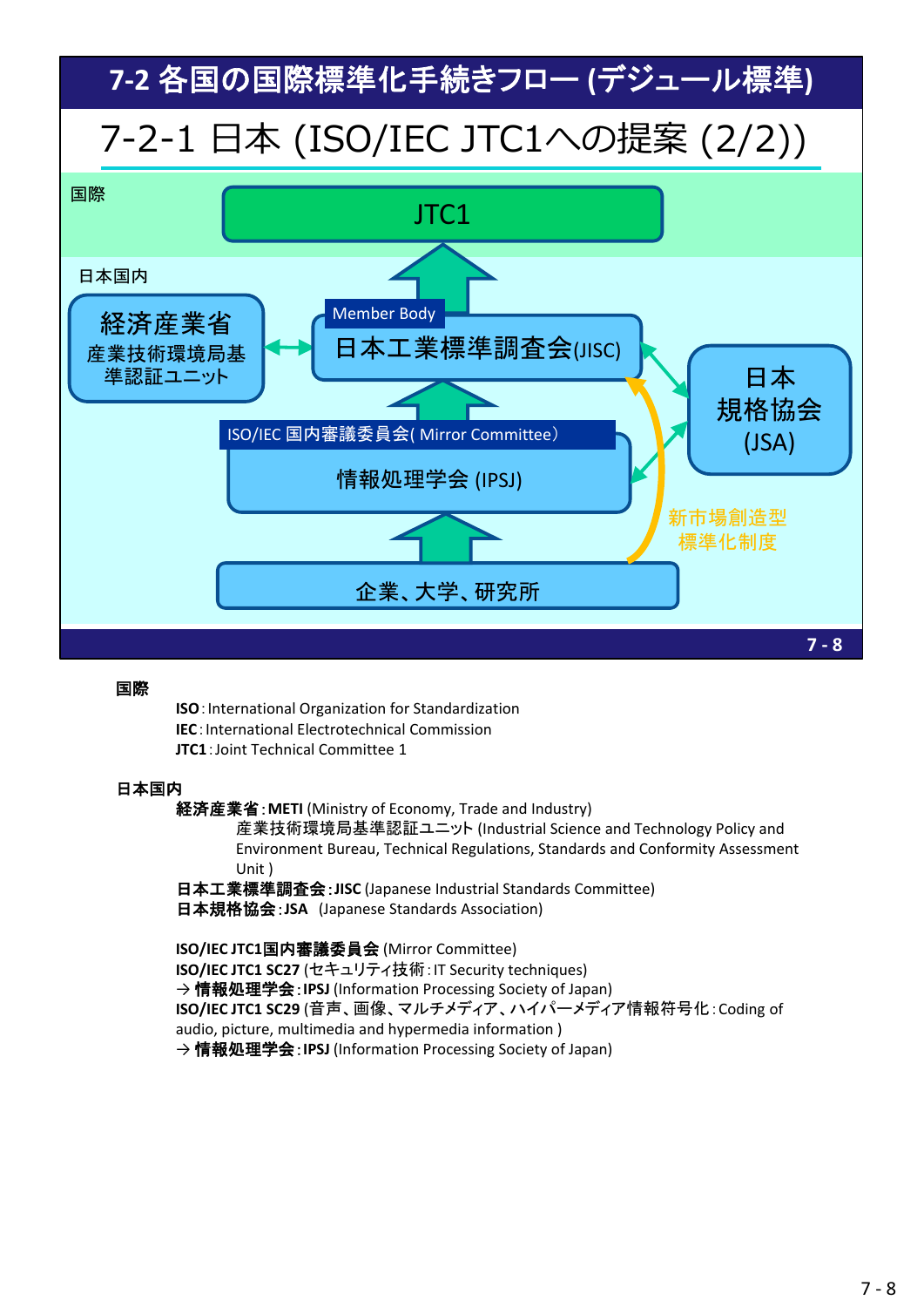

**ITU‐T**:International Telecommunication Union ‐ Telecommunication Standardization Sector **ITU‐R**:International Telecommunication Union ‐ Radiocommunication Sector

## 地域 **(**アジア**)**

アジア・太平洋電気通信共同体:**APT** (Asia‐Pacific Telecommunity) アジア・太平洋電気通信標準化機関:**ASTAP** (Asia‐Pacific Telecommunity (APT) Standardization Program) アジア・太平洋電気通信共同体無線グループ:**AWG** (Asia‐Pacific Telecommunity (APT) Wireless Group)

#### 中国国内

産業情報技術省:**MIIT** (Ministry of Industry and Information Technology) 国家無線管理局:**NRAB** (National Radio Administration Bureau of MIIT, P.R.C.) 中国通信標準化協会:**CCSA** (China Communications Standards Association)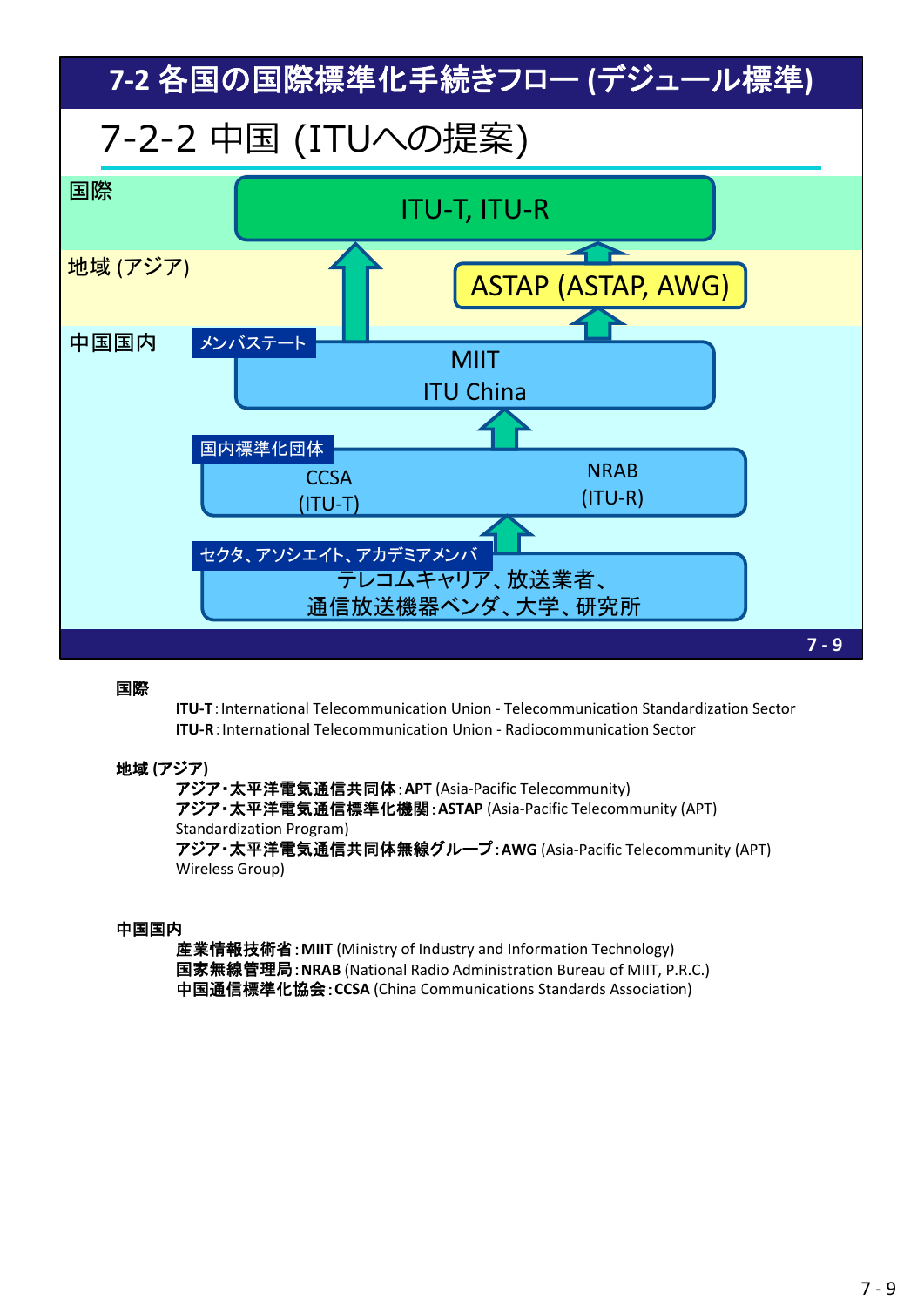

**ISO**:International Organization for Standardization **IEC**: International Electrotechnical Commission **JTC1**:Joint Technical Committee 1

#### 中国国内

国家質量監督検験検疫総局:**AQSIQ** (General Administration of Quality Supervision, Inspection and Quarantine of P.R.C.) 国家標準化管理委員会:**SAC** (Standardization Administration of P.R.C.) 中国通信標準化協会:**CCSA** (China Communications Standards Association)

SAC傘下に中国の標準規格制定を主管するTC (技術委員会) があり、TC485は通信に関す る技術委員会である。 (ISO、IECのTC番号とは一致していない。)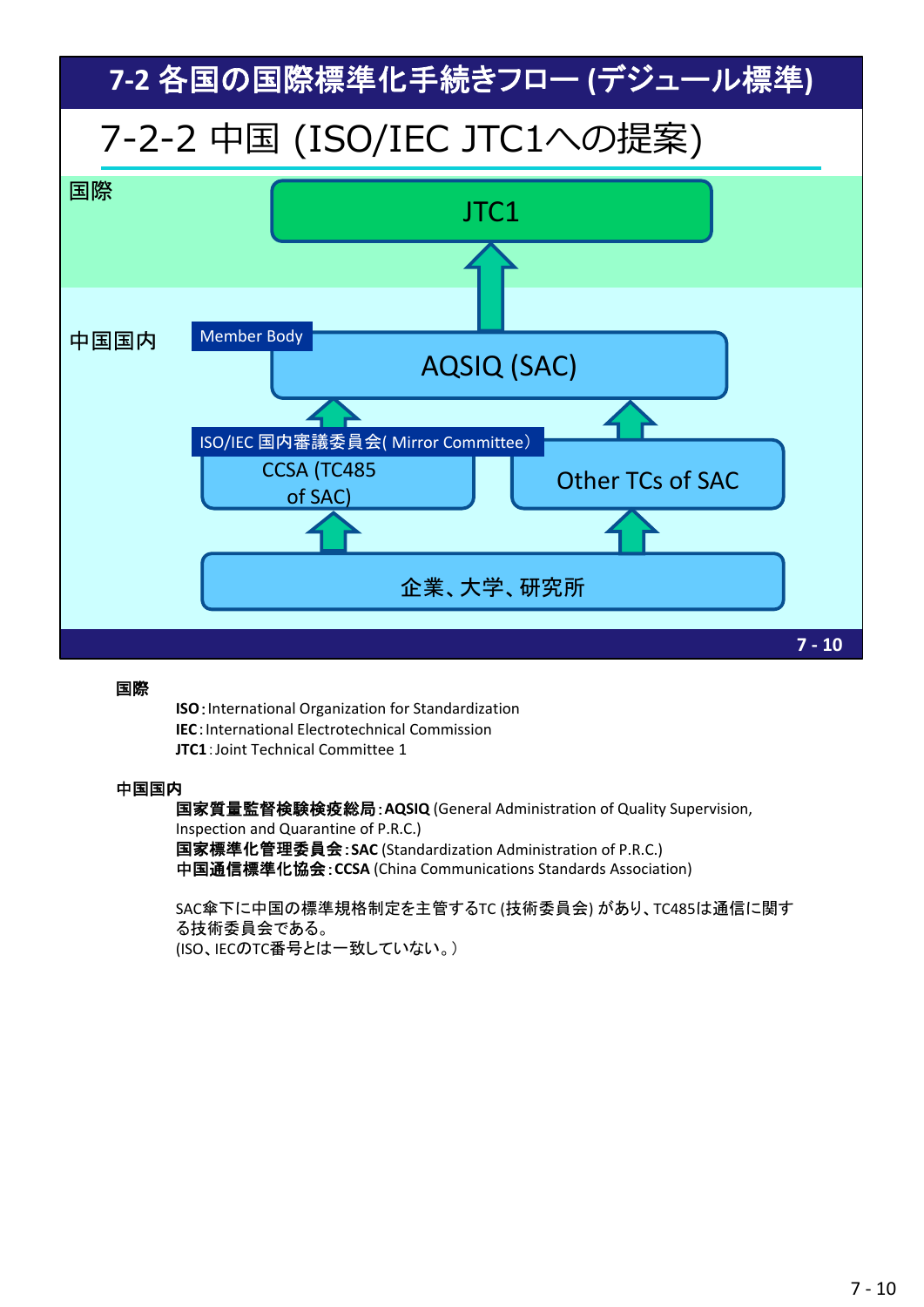

**ITU‐T**:International Telecommunication Union ‐ Telecommunication Standardization Sector **ITU‐R**:International Telecommunication Union ‐ Radiocommunication Sector

#### 地域 **(**アジア**)**

アジア・太平洋電気通信共同体:**APT** (Asia‐Pacific Telecommunity) アジア・太平洋電気通信標準化機関:**ASTAP** (Asia‐Pacific Telecommunity (APT) Standardization Program) アジア・太平洋電気通信共同体無線グループ:**AWG** (Asia‐Pacific Telecommunity (APT) Wireless Group)

#### 韓国国内

韓国未来創造科学部:**MSIP** (Ministry of Science, ICT and Future Planning) 韓国情報通信技術協会:**TTA** (Telecommunications Technology Association)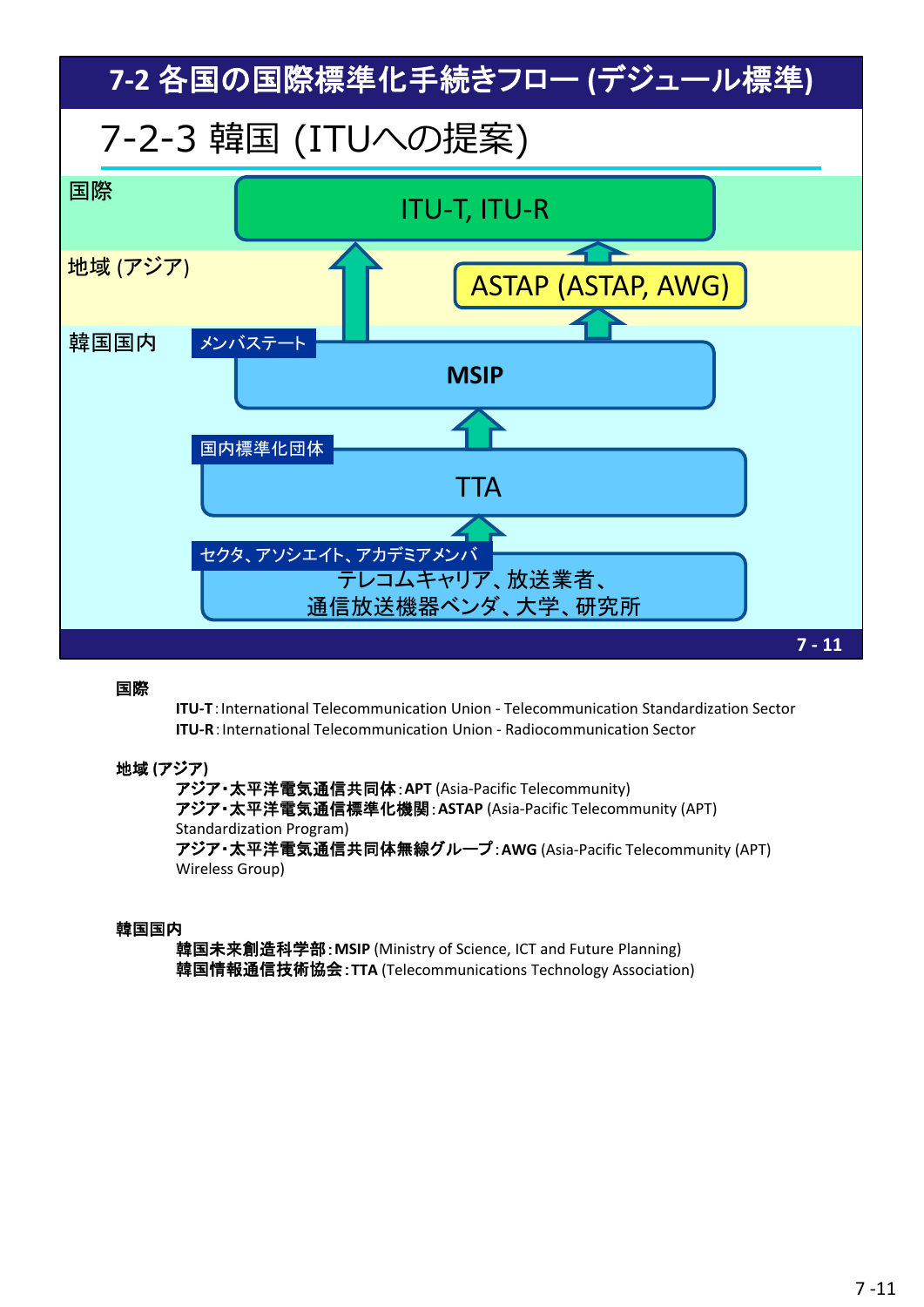

**ISO**:International Organization for Standardization **IEC**: International Electrotechnical Commission **JTC1**:Joint Technical Committee 1

#### 韓国国内

韓国技術標準局:**KATS** (Korean Agency for Technology and Standards) 韓国情報通信技術協会:**TTA** (Telecommunications Technology Association)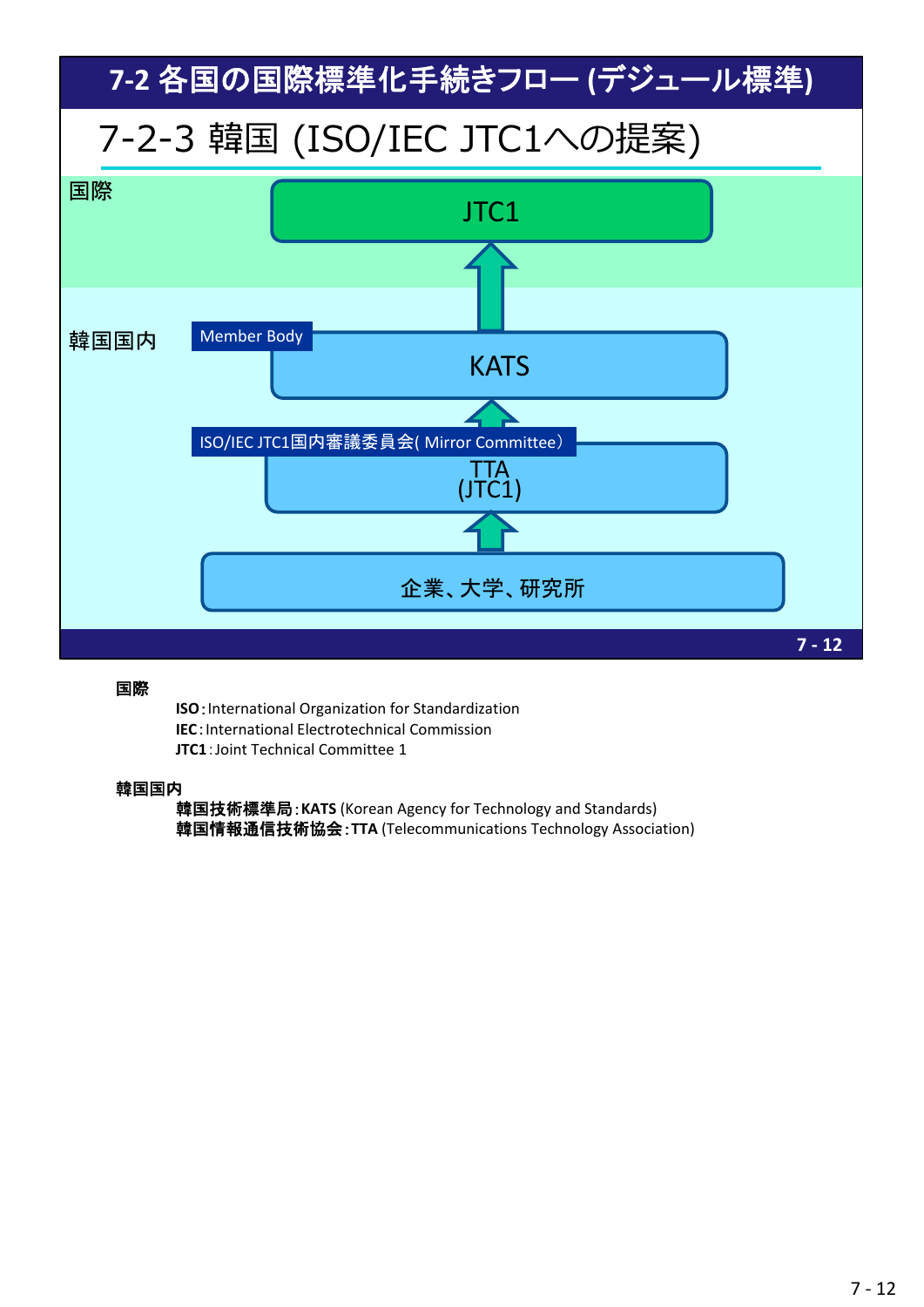

**ITU‐T**:International Telecommunication Union ‐ Telecommunication Standardization Sector **ITU‐R**:International Telecommunication Union ‐ Radiocommunication Sector

## 地域 **(**北中南米**)**

インターアメリカ電気通信委員会:**CITEL** (Inter‐American Telecommunication Commission)

#### 米国国内

U.S. Department of State:米国国務省

**U.S. ITAC**:United States International Telecommunication Advisory Committee

ITACにはITU‐T,ITU‐R,ITU‐Dに対応した3つのセクタがあり、さらにその中にstudy groupがあ る。 ITAC‐T, ITAC‐D, ITAC‐R

**ATIS**:Alliance for Telecommunications Industry Solutions **TIA**:Telecommunications Industry Association **FCC**:Federal Communications Commission **NIST**:National Institute of Standards and Technology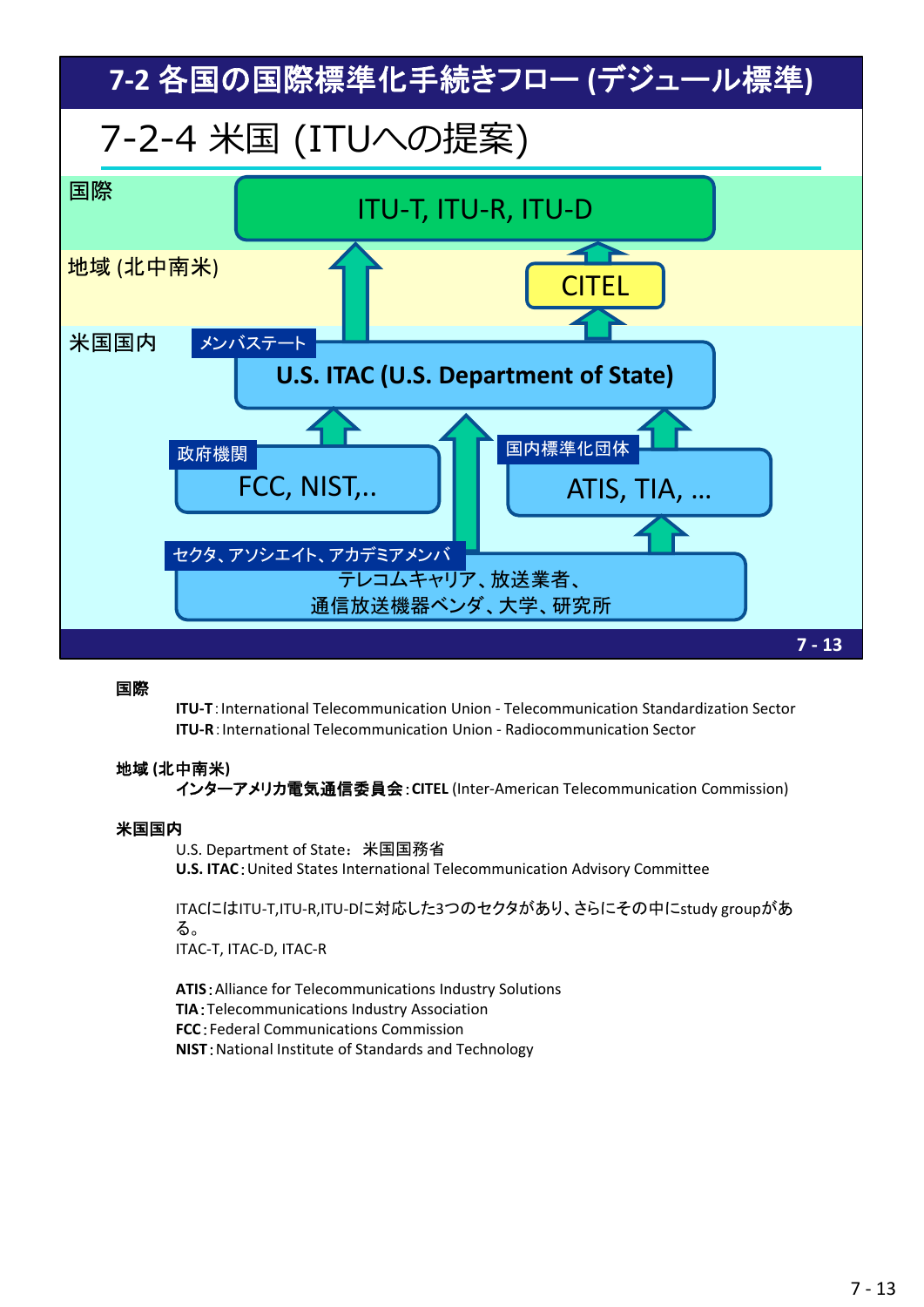

**ISO**:International Organization for Standardization **IEC**: International Electrotechnical Commission **JTC1**:Joint Technical Committee 1

#### 米国国内

**ANSI**:American National Standards Institute **INCITS**: InterNational Committee for Information Technology Standards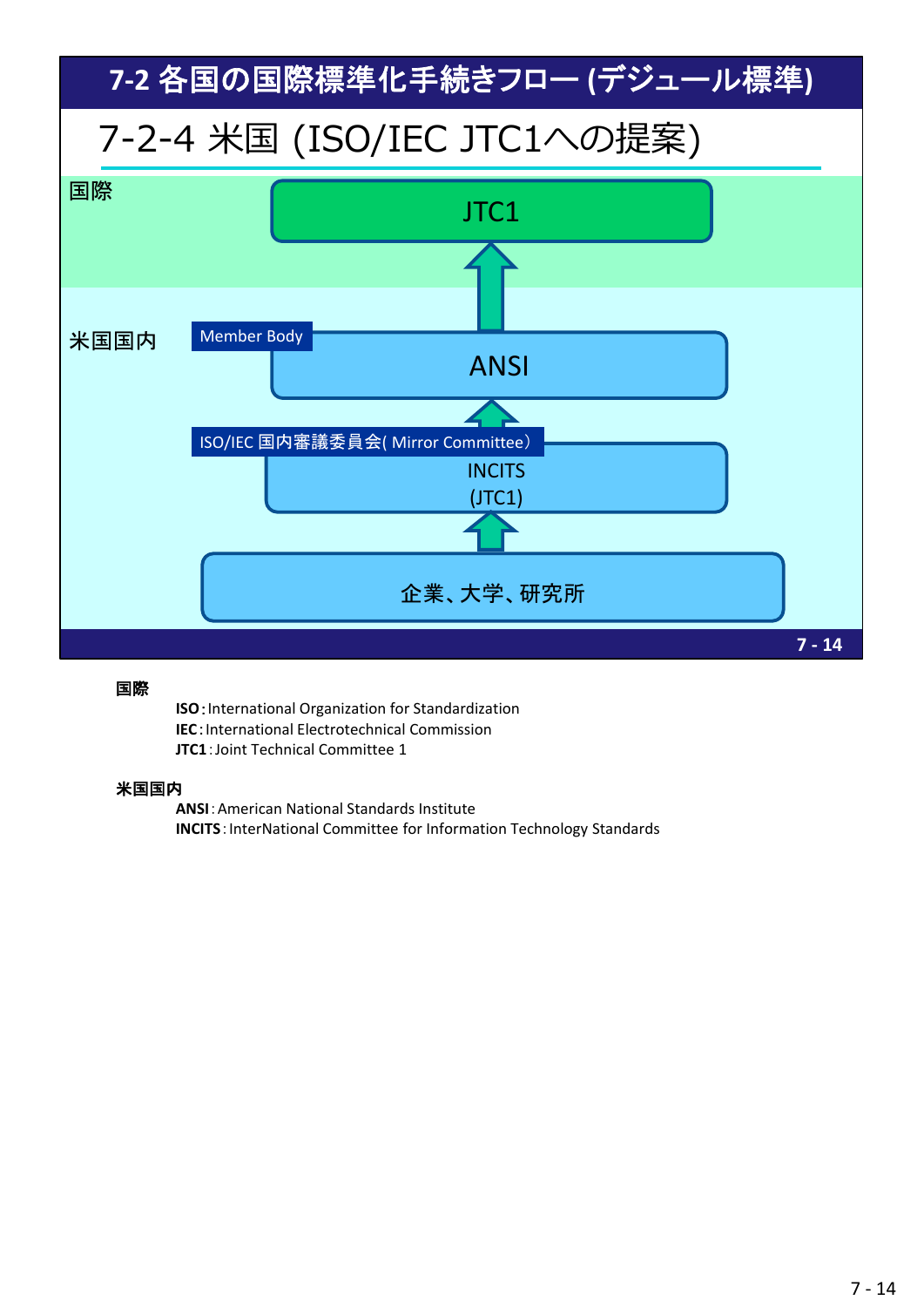

**ITU‐T**:International Telecommunication Union ‐ Telecommunication Standardization Sector **ITU‐R**:International Telecommunication Union ‐ Radiocommunication Sector

## 地域 **(**欧州**)**

欧州郵便通信主管庁会議:**CEPT** (European Conference of Postal and Telecommunications Administrations)

欧州電気通信標準化機構:**ETSI** (European Telecommunications Standards Institute)

## フランス国内

フランス国内では経済・財務省が電気通信に関してに責任を持っている。 フランス国内のITUメンバのアドホック会合は経済・財務省で開催される。定期的なフランス 国内の会合は現在開催されておらず、フランスのITUメンバ企業等は直接ITUへ寄書等を提 出している。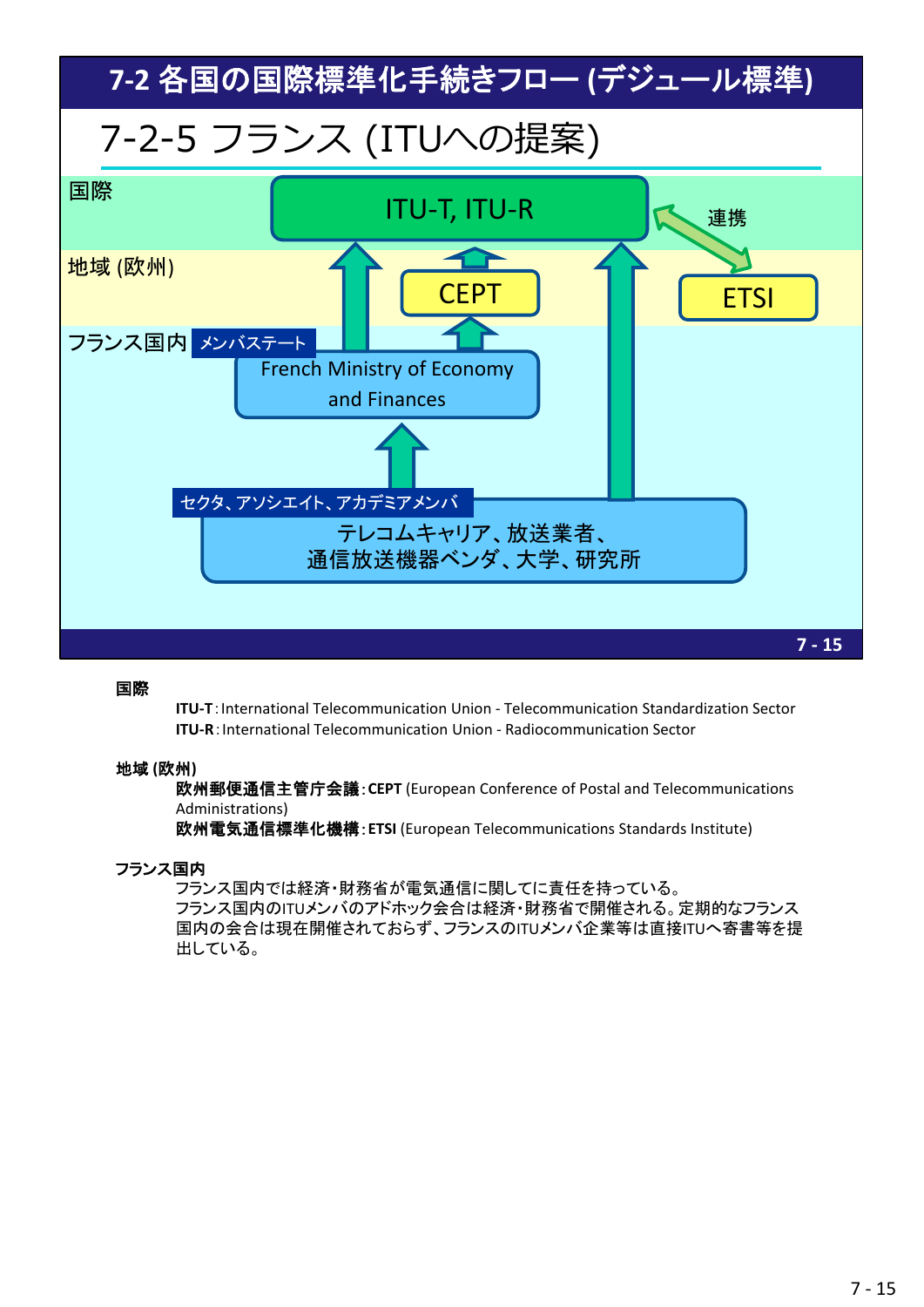

**ISO**:International Organization for Standardization **IEC**: International Electrotechnical Commission **JTC1**:Joint Technical Committee 1

## フランス国内

**AFNOR**:Association française de normalization (French Standardization Association)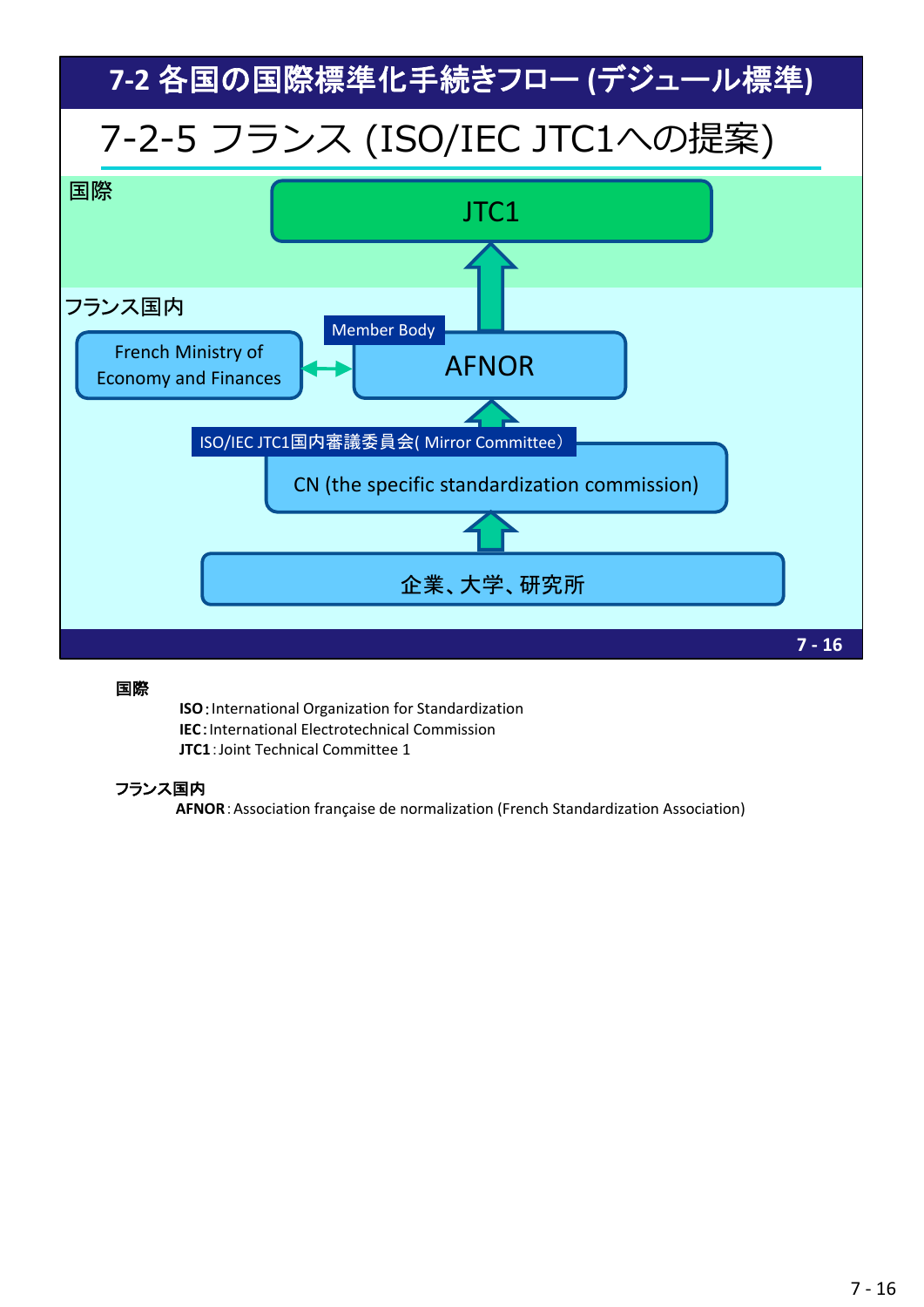

ITU-T:International Telecommunication Union - Telecommunication Standardization Sector

ITU-R:International Telecommunication Union - Radiocommunication Sector

#### 地域 (欧州)

欧州郵便通信主管庁会議:CEPT (European Conference of Postal and Telecommunications Administrations) 欧州電気通信標準化機構:ETSI (European Telecommunications Standards Institute)

## ドイツ国内

Bundesnetzagentur: Federal Agency for Electricity, Gas, Telecommunications, Post and

Railway

DIN:German Institute for Standardization

ドイツではITU対応に関してはBundesnetzagenturが責任を持っているが、企業等は企業の 意見を直接ITUへ提案することが認められている。

ドイツ国内の標準化組織にDINがあるが、ITUへの標準化提案のプロセスには含まれない。 欧州地域の標準化組織にETSIがあるが、ITUへの標準化提案のプロセスには含まれない。